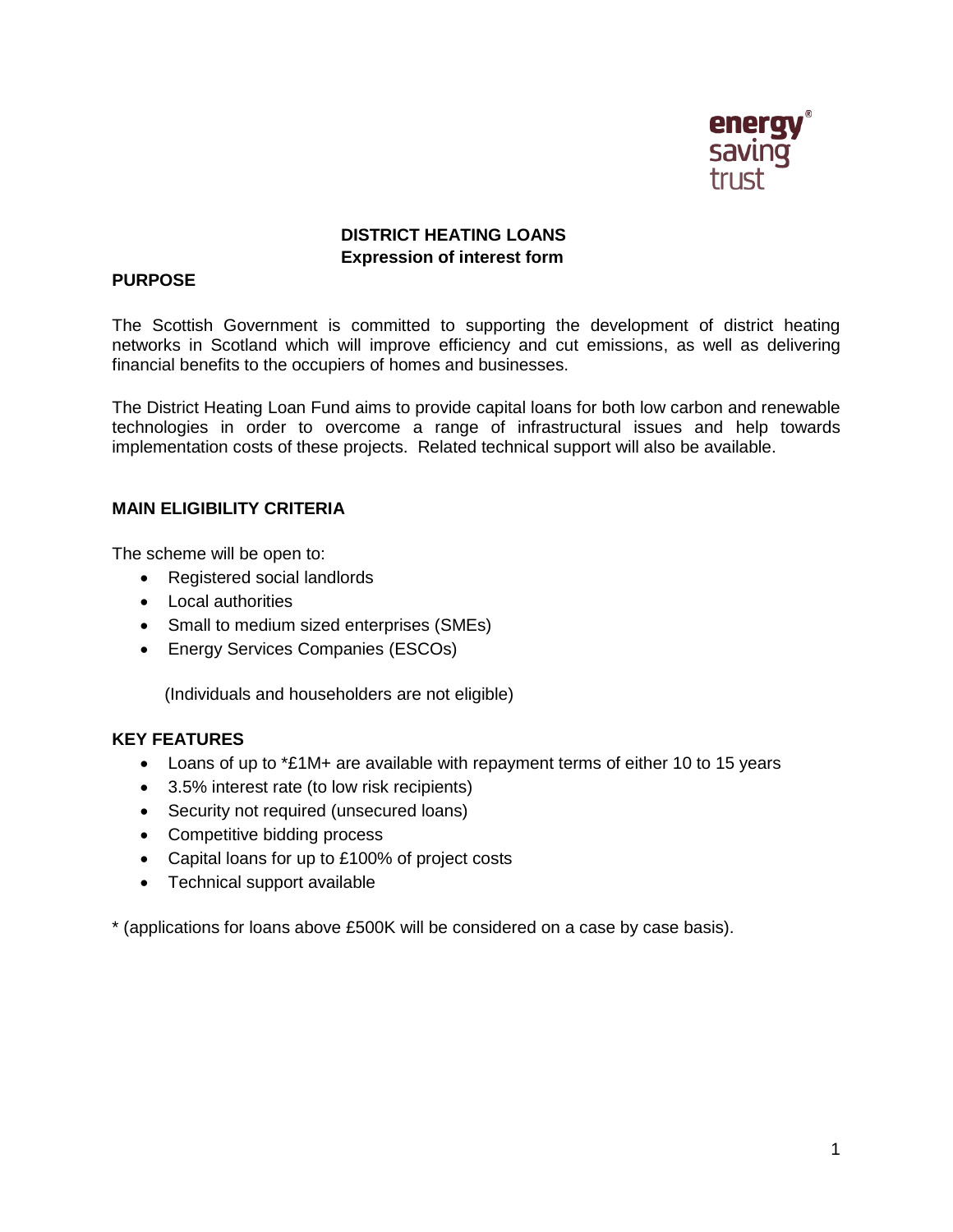# **EXPRESSION OF INTEREST**

If you wish to note interest in the scheme, please fill in your contact details below and as much information as possible about the project(s) for which you are seeking funding.

| Name of organisation                                                                                                    |                     |
|-------------------------------------------------------------------------------------------------------------------------|---------------------|
| Type of organisation (i.e<br>RSL, LA, SME,<br>community group)                                                          |                     |
| Address 1                                                                                                               |                     |
| Address 2                                                                                                               |                     |
| Town                                                                                                                    |                     |
| Region                                                                                                                  |                     |
| Postcode                                                                                                                |                     |
| Key Contact Name                                                                                                        |                     |
| <b>Telephone Number</b>                                                                                                 |                     |
| <b>Email Address</b>                                                                                                    |                     |
| Second contact name &<br>tel no if possible                                                                             |                     |
| Project description.                                                                                                    |                     |
| (including whether there<br>are any plans to connect<br>households - and when<br>your project is likely to<br>commence) |                     |
|                                                                                                                         |                     |
|                                                                                                                         | (continue overleaf) |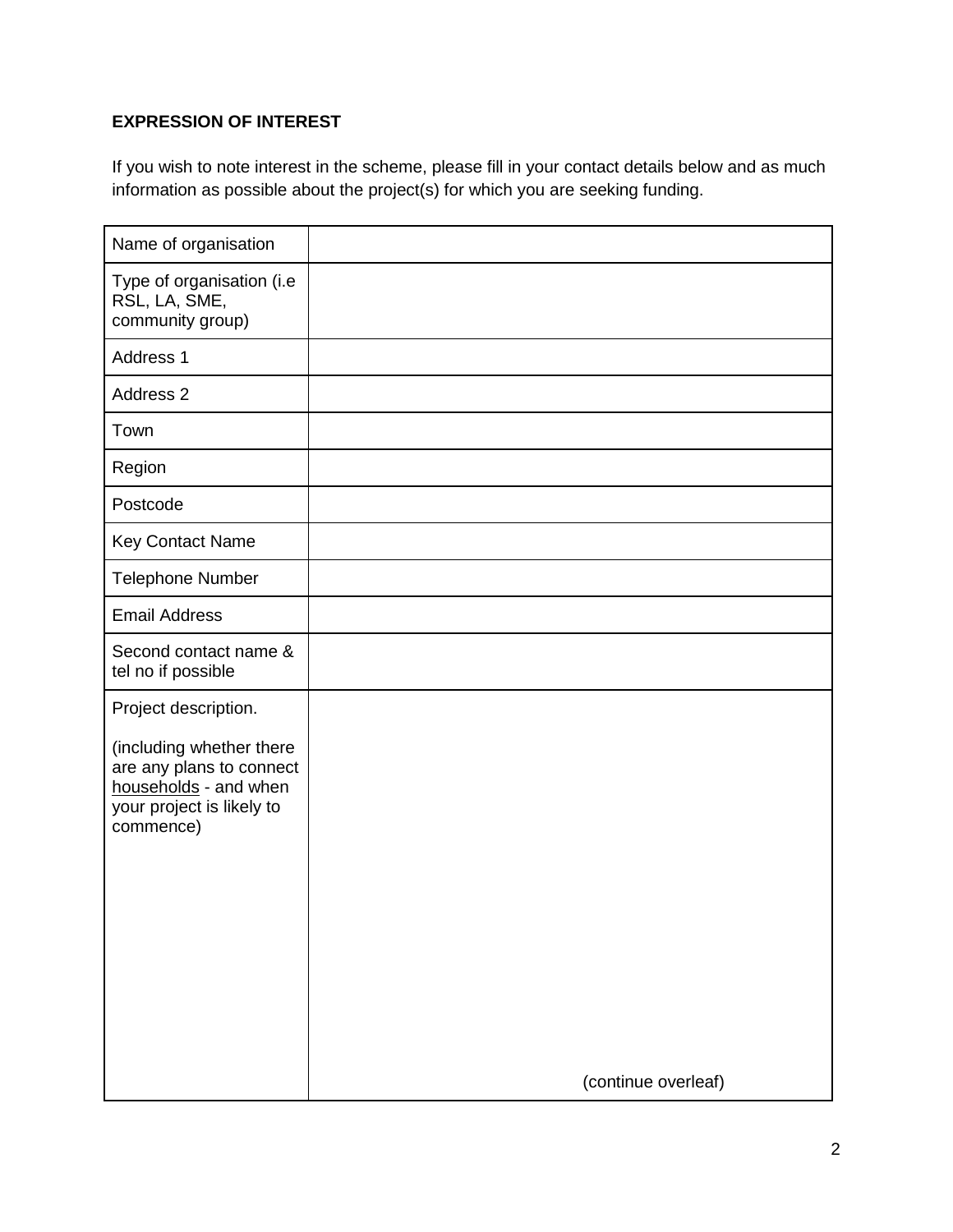| <b>Estimated Loan Value</b><br>Required. |  |
|------------------------------------------|--|

## **Please note that this form only constitutes an expression of interest.**

Full application forms and more detailed information will be available from the Energy Saving Trust following submission of expression of interest.

Please email completed form to: [districtheatingloans@est.org.uk](mailto:districtheatingloans@est.org.uk)